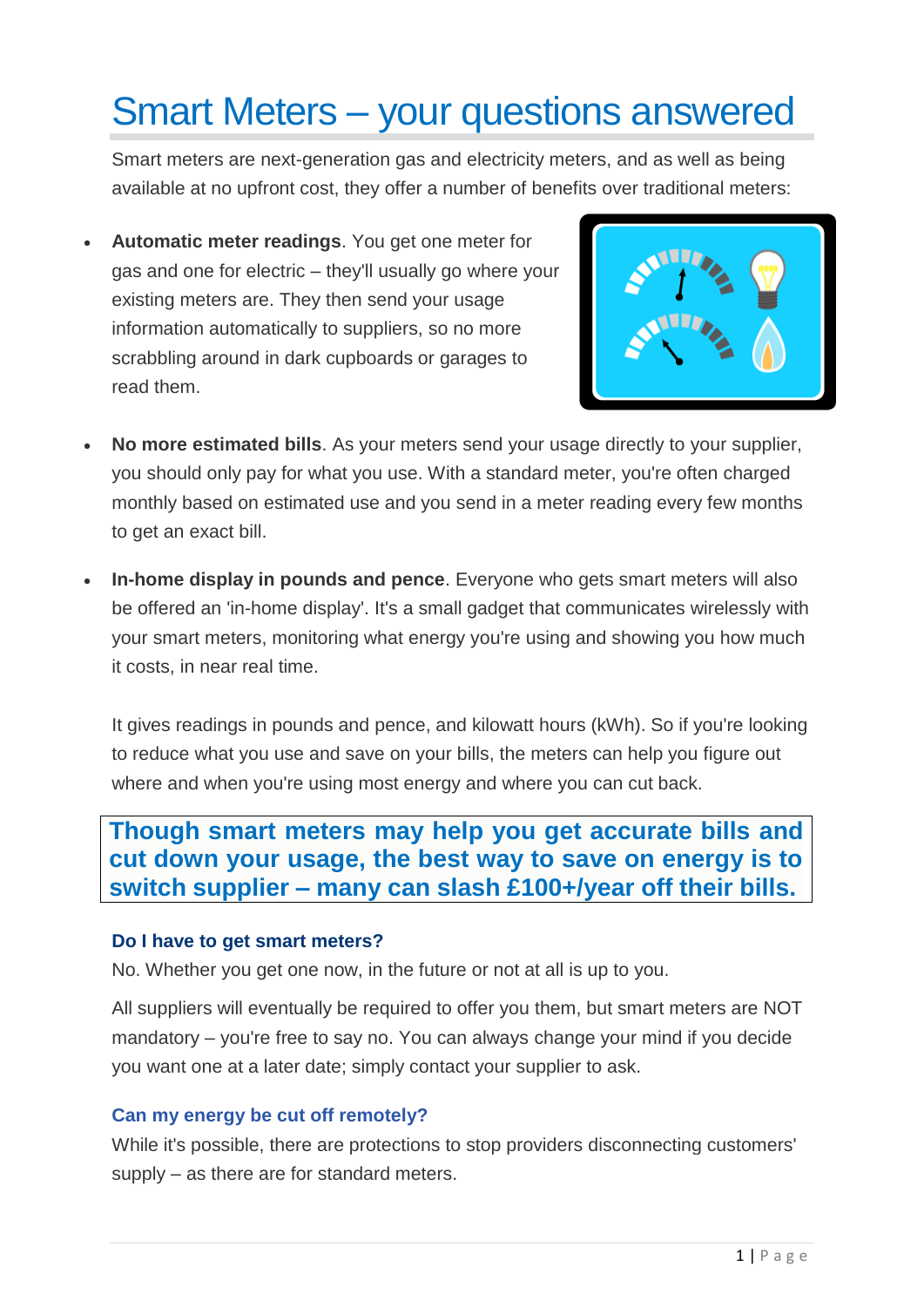There are strict regulations against your supplier switching off or disconnecting your gas or electricity, and providers are required to help customers struggling to pay their bills.

### **Am I eligible for a smart meter?**

The main decider – though there are others – is whether your supplier (or one you switch to) is installing them in your area yet.

They're being rolled out area by area so you may be in luck, but if not you may have to wait a few months or even years. However, currently some smaller firms don't offer them at all.

Suppliers don't publish lists of which areas they've installed smart meters in so far, nor a timetable for future roll-outs. The best you can do is to check if they're available in your area now is contact your supplier to ask about its plans.

## **[Can I get smart meters if I'm renting?](https://www.moneysavingexpert.com/utilities/smart-meters/#accordion-content-0652512775-0)**

Yes. If you pay the bills and they're addressed to you, you don't need your landlord's permission to get smart meters fitted – though it's a good idea to let them know.

## **[Can I get them if I'm a prepay customer?](https://www.moneysavingexpert.com/utilities/smart-meters/#accordion-content-0652512775-1)**

If you've got a prepay plan – where you pay in advance and top up using a key or card – there's nothing stopping you in theory from having smart meters installed. However, it's dependent on your supplier offering prepay smart meters – and currently not all suppliers do.

That all said, for most people it's best to switch to a credit meter, where you pay once you've received a bill.

If you'll stick with a prepay plan, there is an additional benefit of having one on a smart meter. **It's easy to switch to a credit meter.** It just takes a software update, rather than a new meter. This is crucial as energy is cheaper on a normal credit meter, plus there's more choice of tariffs.

#### **[I'm on Economy 7 or 10 –](https://www.moneysavingexpert.com/utilities/smart-meters/#accordion-content-0652512775-3) can I get a smart meter?**

Economy 7 and 10 are tariffs which charge different amounts at different times of day. A few suppliers have now started offering smart meters capable of handling these 'two-rate tariffs', but not all – most are concentrating on standard gas and elecsupplied homes. Always check before agreeing to have one installed.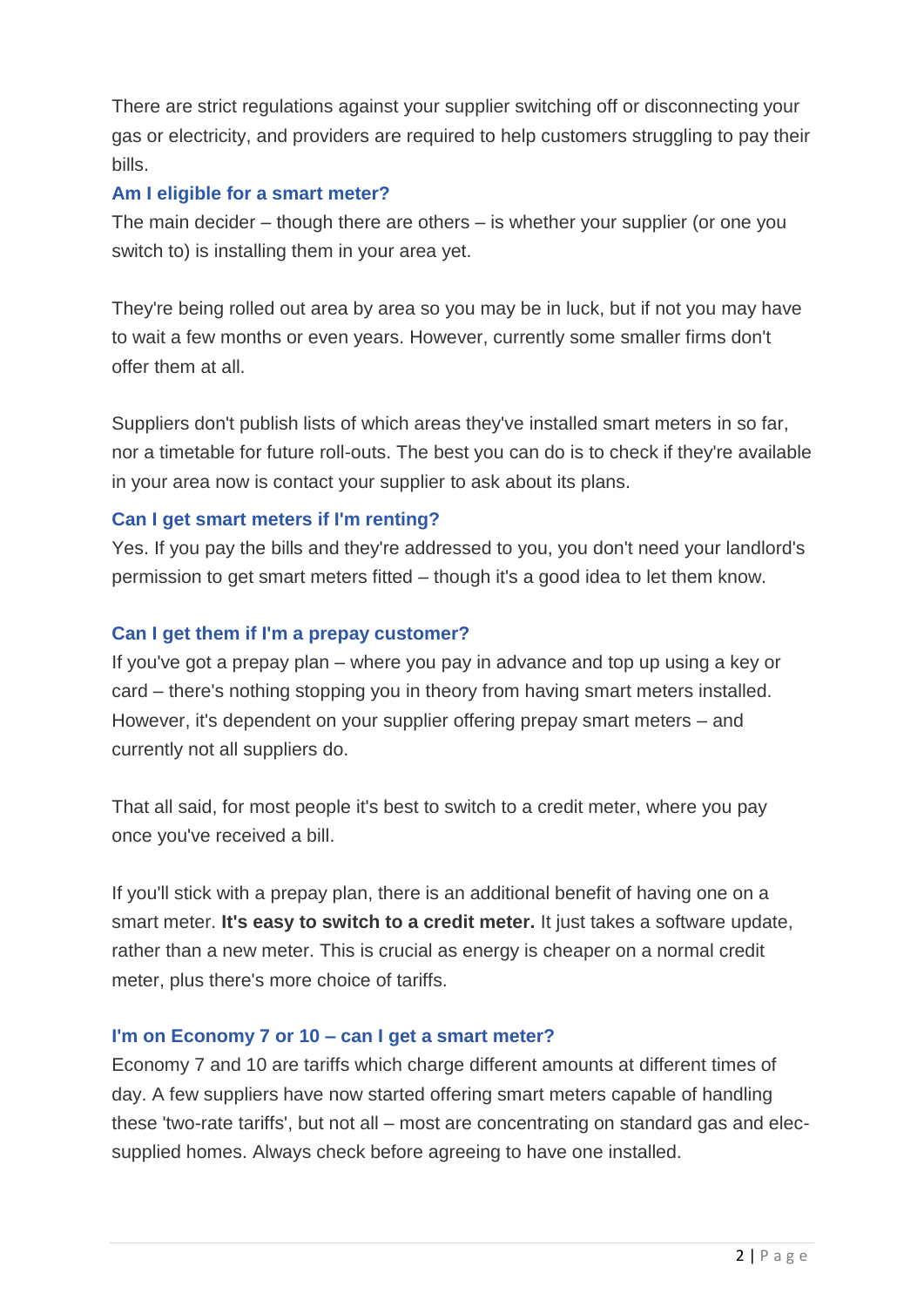With smart meters, it'll eventually be easier to switch between these tariffs and standard deals – you'll no longer need to have a new meter installed, which suppliers often charge for.

If you're on one of these two-rate tariffs, your smart meter should automatically send meter readings for the low and high-rate periods, but it's always worth doublechecking your tariff is set up correctly once the meters are installed.

#### **[Do I need an internet connection?](https://www.moneysavingexpert.com/utilities/smart-meters/#accordion-content-1572661706-6)**

No, smart meters use mobile phone signals to transmit meter readings to your supplier and to talk to the in-home display. You don't need an internet connection or Wi-Fi to get one.

Some suppliers are offering in-home displays that can connect to your Wi-Fi so you can access all your data whenever and wherever you are online or via an app – though this is optional.

# **What exactly happens to most smart meters after switching?**

The current version of smart meters is known by the catchy moniker SMETS 1 (it stands for 'Smart Metering Equipment Technical Specifications', the technical standards the firstgeneration meters need to meet). If you've got these meters, they communicate with your supplier over the 3G network.



When you switch, it's unlikely your new supplier will be able to pick up that communication, so while they'll work as basic meters, they'll go 'dumb', and you'll need to start taking manual meter readings again. The in-home display should still work – giving you your usage in kWh, though it might not be able to tell you how much you're spending in pounds and pence, as that's supplier-specific.

If you're one of few people with a second-generation SMETS 2 meter, these use their own communications systems via a central data network to which all suppliers have (or will have) access. So when you switch, your new supplier should be able to see your usage and meter readings, and your in-home display should show you your usage with the new supplier's costs.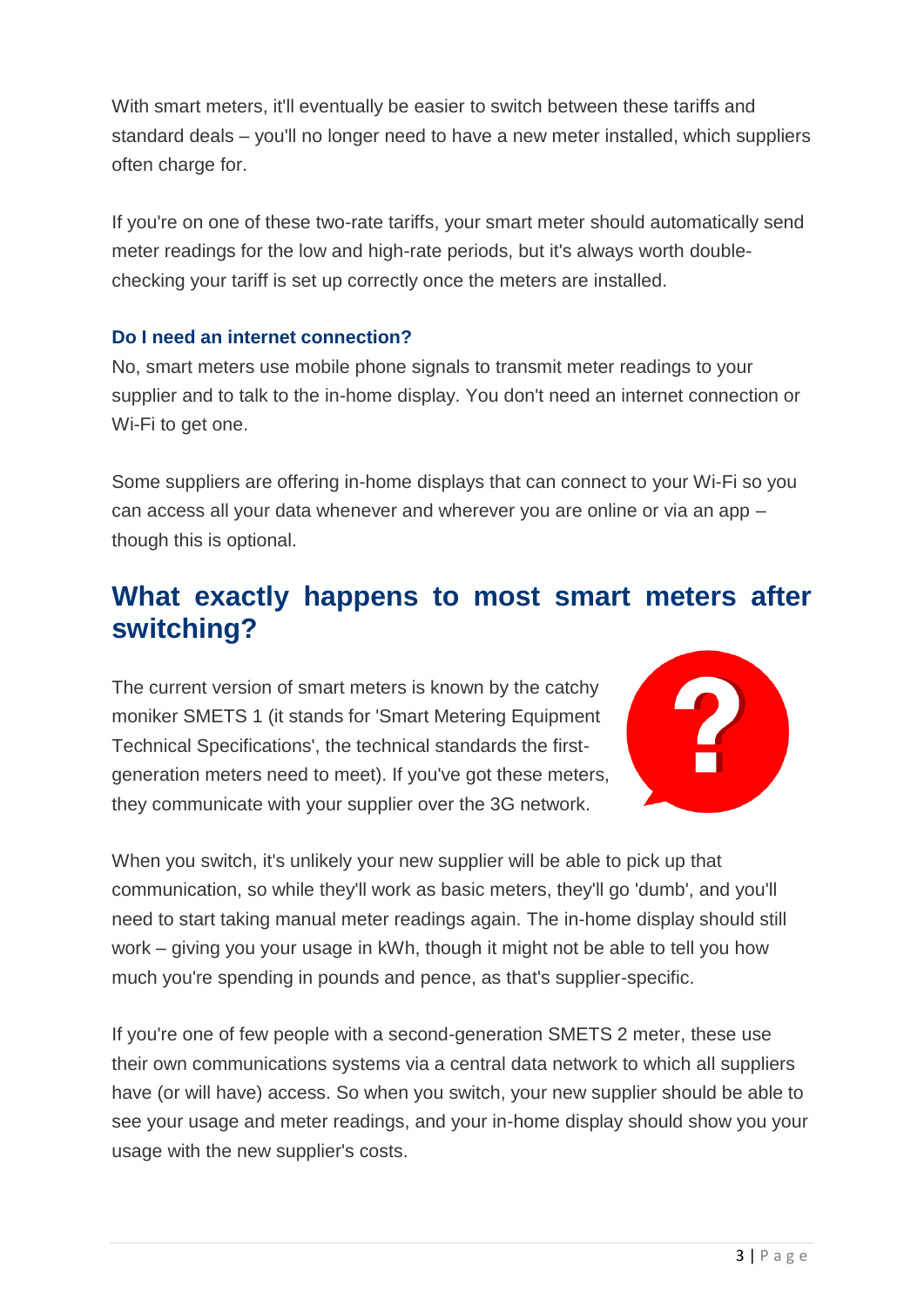However, of the 12 million-plus smart meters installed across the country, just 250,000 are SMETS 2 meters.

#### **[When is my supplier installing SMETS 2 meters?](https://www.moneysavingexpert.com/utilities/smart-meters/#accordion-content-1904211192-2)**

Technically, the deadline for suppliers to stop installing SMETS 1 meters and only install SMETS 2 was 5 December 2018 – though this has passed and suppliers still appear to be installing SMETS 1. The Department for Business, Energy and Industrial Strategy says some suppliers have been granted an extension until 15 March 2019 to ensure that the roll-out "remains smooth".

All suppliers have different approaches to rolling out smart meters, though only 250,000 SMETS 2 have been installed to date.

## **You can still switch with a smart meter – but it might go 'dumb'**

On the face of it, there's no reason why you wouldn't get smart meters. They make sending readings easy, and also give you assistance in seeing what you're spending and cutting that down.

However, in most cases, the current smart meters come with a snag: **Switch energy supplier (which is a good thing if it'll save you £100+/yr) and your smart meters may go 'dumb', meaning you lose some functionality. They'll still work as basic meters though.**

Don't let this put you off or hold you back from switching – do an online comparison to see what you could save. After all, if you get one now for the first time and then switch to a better deal and lose full functionality, you're back in the same position as before, only having saved heaps of cash.

# How do I get a 'free' smart meter?

If your home is eligible and you've made the decision to get smart meters, here are your options:

• As many suppliers are rolling them out area by area you can wait till it's your turn but that could take months or years.

Money Saving Expert have compiled a list of what the biggest companies are doing – all say they're installing nationwide, but there are some people who won't be able to get one yet. The table shows this, plus tells you how to get smart meters from these suppliers, if you want them. For a few smaller companies you can check [Smart](https://www.smartenergygb.org/en/how-to-get-a-smart-meter/energy-suppliers)  [Energy GB's smart meter page](https://www.smartenergygb.org/en/how-to-get-a-smart-meter/energy-suppliers) <https://www.smartenergygb.org/en/get-a-smart-meter> or if it's not there, simply call your supplier.